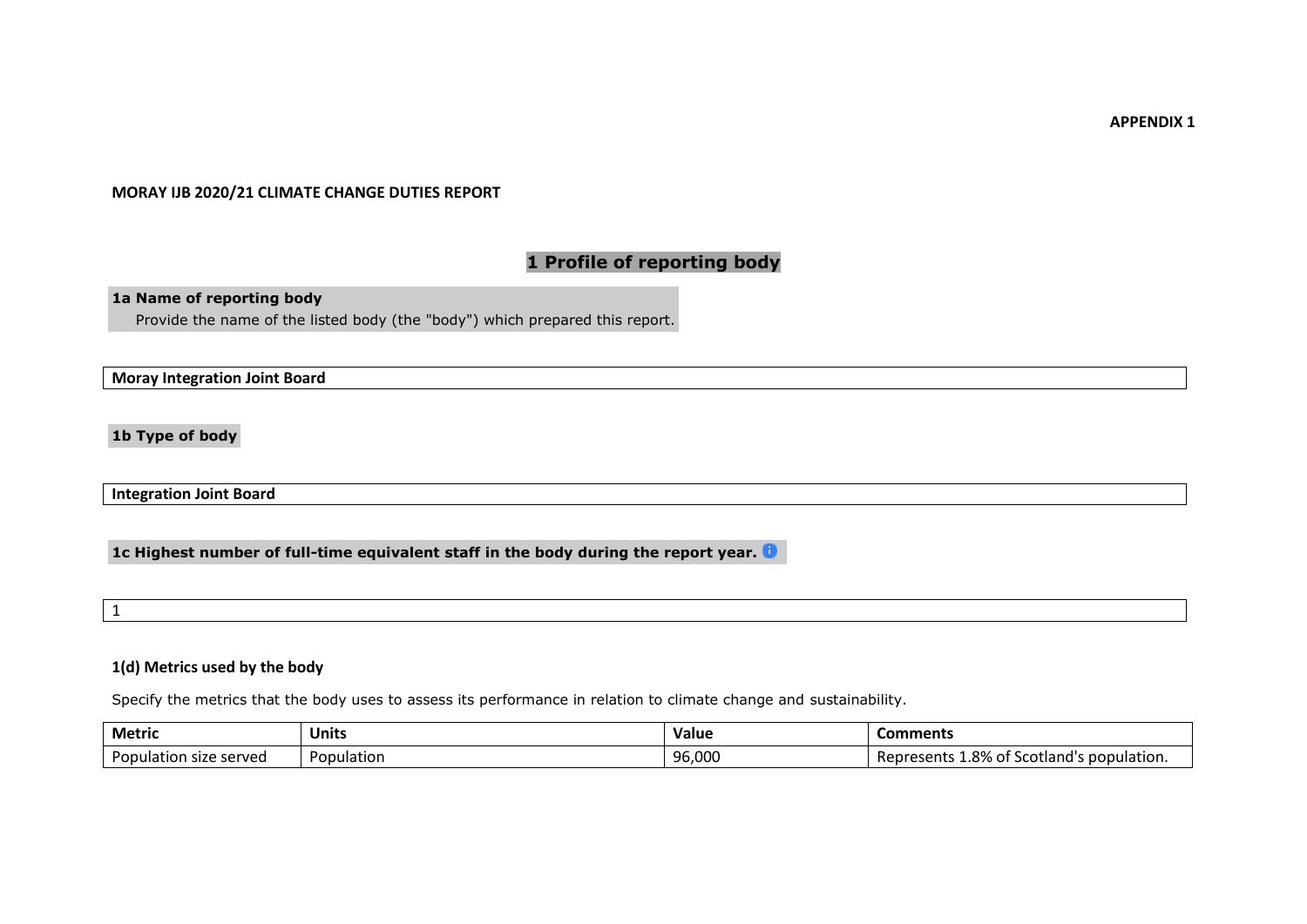# **1(e) Overall budget of the body (£).**

Specify approximate £/annum for the report year.

£137M

## **Comments**

Funding is provided by NHS Grampian and Moray Council. Staff of Health and Social Care Moray (circa 1,000 number) are employed by NHS Grampian or Moray Council.

## **1(f) Report year.**

Specify the report year.

2020/21 (Financial Year)

## **1(g) Context**

Provide a summary of the body's nature and functions that are relevant to climate change reporting.

The staff of IJB and Health and Social Care Moray operate from buildings owned or leased by NHS Grampian or Moray Council and any information relating to energy, emissions or waste will be included in their respective returns. Pool cars are used, but again are owned and use fuel that will be reported via the NHS Grampian and Moray Council returns. Staff of IJB / Health and Social Care Moray operate within the policy and procedures of their employing organisations for property, infrastructure, waste, fuel, procurement and business travel. Many staff are required to work closely with colleagues in other areas in Grampian so the use of Microsoft Teams is promoted to save time, travel costs and emissions. During the Pandemic staff, where it is possible and ICT kit has been provided, staff have worked from home. It is not possible to ascertain the increase in fuel usage for individual homes however there will have been a reduction in travel to work emissions. Due to COVID-19 and the rural nature of Moray one of the strategic aims of the Moray IJB is to promote local and accessible services and work continues to identify options and innovations for using digital solutions for service delivery where ever possible to reduce travel and emissions and health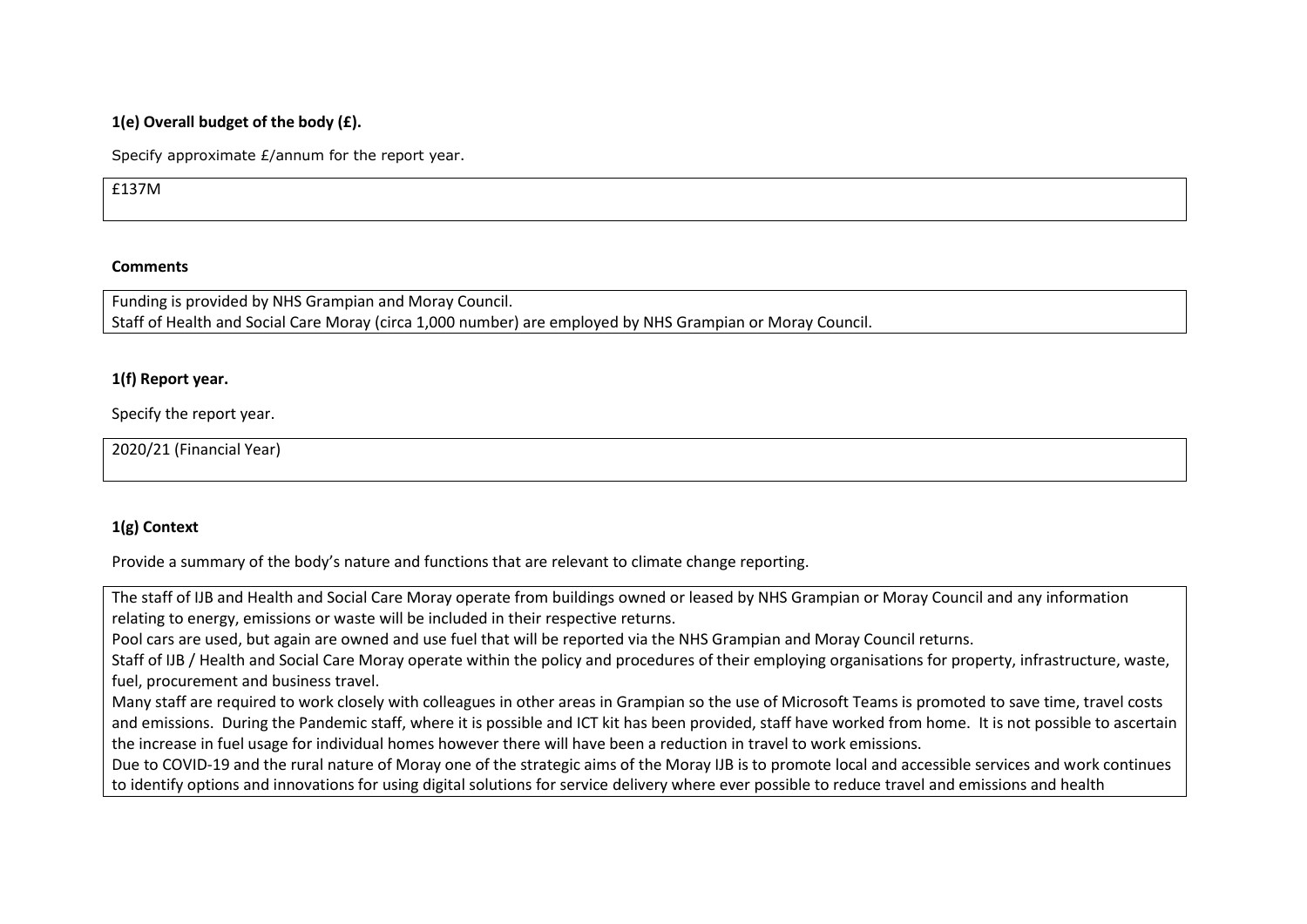inequalities. Attend Anywhere (Near Me) has been rolled out to all GP Practices in Moray.

# **2 Governance, Management and Strategy**

#### **2a How is climate change governed in the body?**

Provide a summary of the roles performed by the body's governance bodies and members in relation to climate change. If any of the body's activities in relation to climate change sit outside its own governance arrangements (in relation to, for example, land use, adaptation, transport, business travel, waste, information and communication technology, procurement or behaviour change), identify these activities and the governance arrangements.

The climate change activities sit within Moray Council and NHS Grampian's governance arrangements and are included in their returns to Sustainable Scotland Network (NSS) / Scottish Government.

The Moray IJB does not have specific environmental policy but will adopt the commitments in Moray Council and NHS Grampian's Environmental and Climate Change policies relevant to Moray IJB.

## **2b How is climate change action managed and embedded by the body?**

Provide a summary of how decision-making in relation to climate change action by the body is managed and how responsibility is allocated to the body's senior staff, departmental heads etc. If any such decision-making sits outside the body's own governance arrangements (in relation to, for example, land use, adaptation, transport, business travel, waste, information and communication technology, procurement or behaviour change), identify how this is managed and how responsibility is allocated outside the body.

Decisions in relation to climate change action within the Moray IJB scope will be managed by the Senior Management Team and reported to Moray IJB for approval. Decisions in relation to transport, waste, ICT, procurement, property and infrastructure will be made through NHS Grampian and Moray Council governance arrangements.

#### **2c Does the body have specific climate change mitigation and adaptation objectives in its corporate plan or similar document?**

Provide a brief summary of objectives if they exist.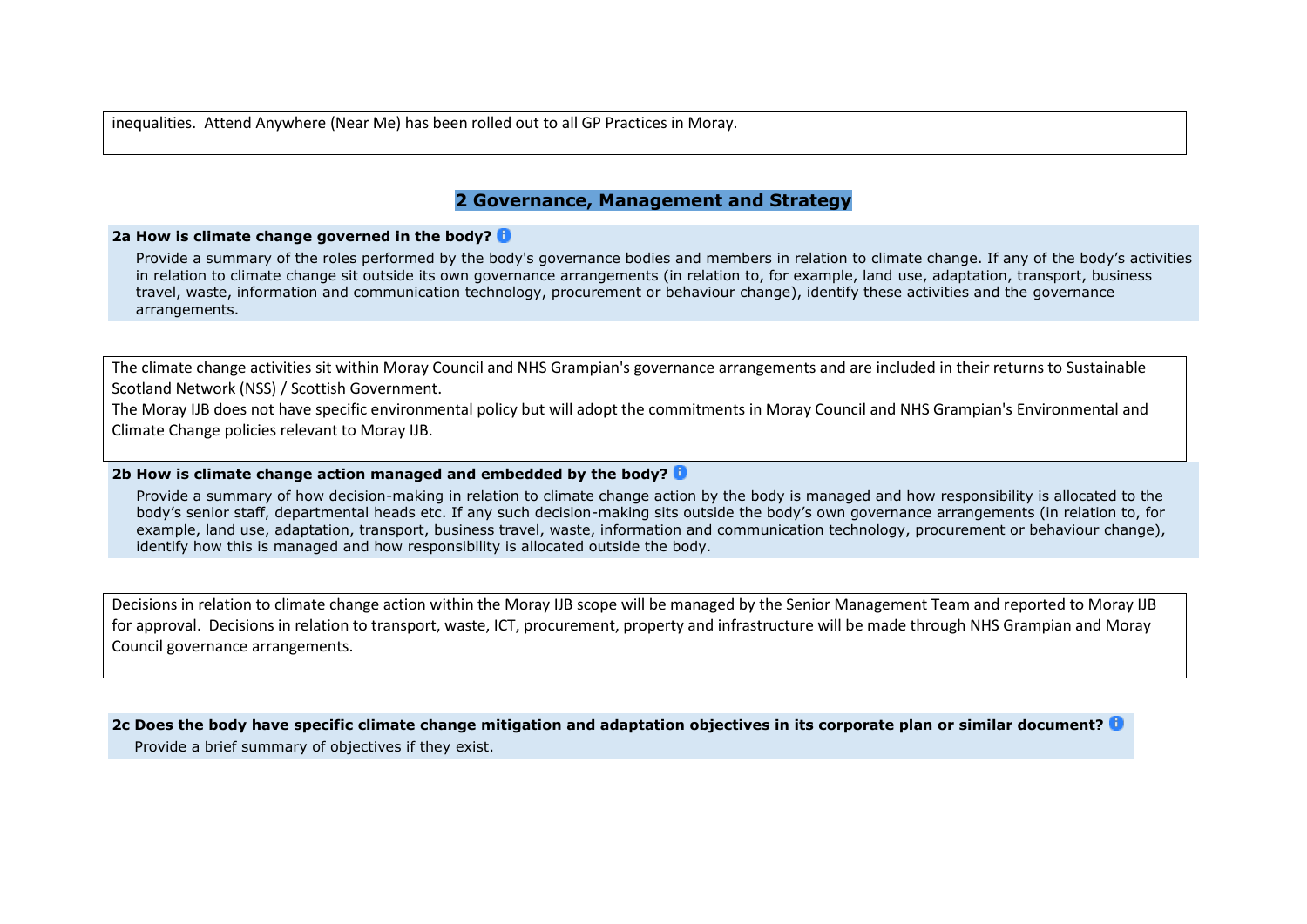There were no specific climate change mitigation and adaptation objectives included in the strategic plan 2016/19.

**2d Does the body have a climate change plan or strategy?**

If yes, provide the name of any such document and details of where a copy of the document may be obtained or accessed.

No the MIJB does not have a specific plan or strategy for climate change.

## **2e Does the body have any plans or strategies covering the following areas that include climate change?**

Provide the name of any such document and the timeframe covered.

| <b>Topic Area</b>               | <b>Name of document</b> | Link | <b>Time period</b> | <b>Comments</b> |
|---------------------------------|-------------------------|------|--------------------|-----------------|
|                                 |                         |      | covered            |                 |
| Adaptation                      |                         |      |                    |                 |
| <b>Business Travel</b>          |                         |      |                    |                 |
| <b>Staff Travel</b>             |                         |      |                    |                 |
| <b>Energy Efficiency</b>        |                         |      |                    |                 |
| <b>Fleet Transport</b>          |                         |      |                    |                 |
| Information and                 |                         |      |                    |                 |
| <b>Communication Technology</b> |                         |      |                    |                 |
| Renewable energy                |                         |      |                    |                 |
| Sustainable/renewable heat      |                         |      |                    |                 |
| Waste management                |                         |      |                    |                 |
| Water and Sewerage              |                         |      |                    |                 |
| Land use                        |                         |      |                    |                 |

No plans or strategies owned by MIJB – NHSG/Moray Council plans and strategies followed

#### **2f What are the body's top 5 priorities for climate change governance, management and strategy for the year ahead?**

Provide a brief summary of the body's areas and activities of focus for the year ahead.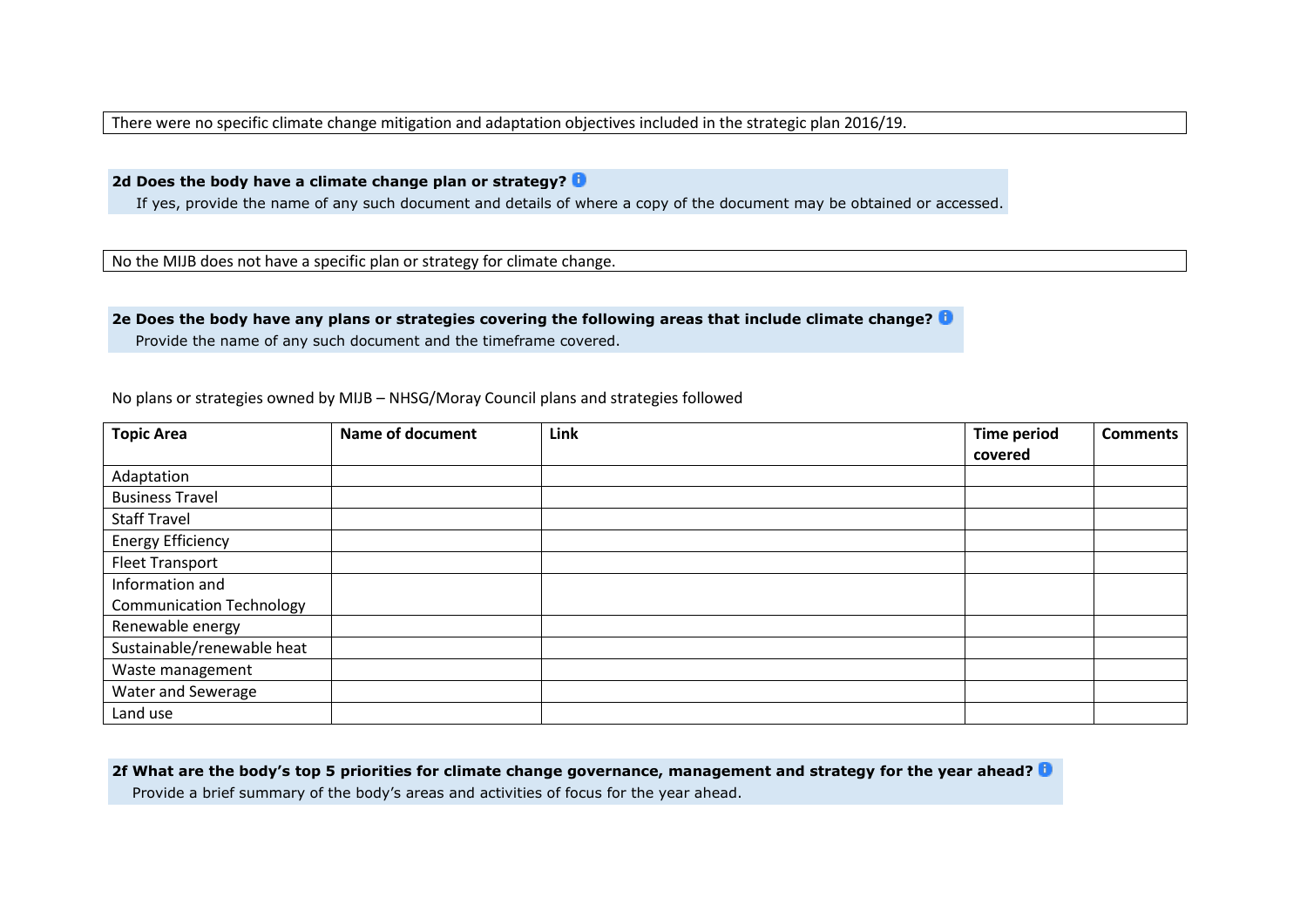To ensure all staff are aware of climate change and carbon reduction aims and targets as identified in respective employing organisations' policies. To encourage awareness of behaviour changes of staff working within HSCM to reduce carbon footprint through further adoption of policies by: -reduce their travelling to meetings and client contacts where possible

-making use of video conferencing or Attend Anywhere technology if available

-consider further development of use of existing ICT applications and to explore opportunities for reducing travel for staff/patients/clients within Moray -take part in pilot programmes for new ICT technology

-reducing waste where possible and ensuring appropriate use of recycling bins and appropriate coloured bins for clinical waste

**2g Has the body used the Climate Change Assessment Tool (a) or equivalent tool to self-assess its capability / performance?**

If yes, please provide details of the key findings and resultant action taken.

(a) This refers to the tool developed by Resource Efficient Scotland for self-assessing an organisation's capability / performance in relation to climate change.

N/A

### **2h Supporting information and best practice**

Provide any other relevant supporting information and any examples of best practice by the body in relation to governance, management and strategy.

The MIJB will support parent organisations to achieve the targets set.

# **3 Emissions, Targets and Projects**

#### **3a Emissions from start of the year which the body uses as a baseline (for its carbon footprint) to the end of the report year.**

Complete the following table using the greenhouse gas emissions total for the body calculated on the same basis as for its annual carbon footprint /management reporting or, where applicable, its sustainability reporting. Include greenhouse gas emissions from the body's estate and operations (a) (measured and reported in accordance with Scopes 1 & 2 and, to the extent applicable, selected Scope 3 of the Greenhouse Gas Protocol (b)). If data is not available for any year from the start of the year which is used as a baseline to the end of the report year, provide an explanation in the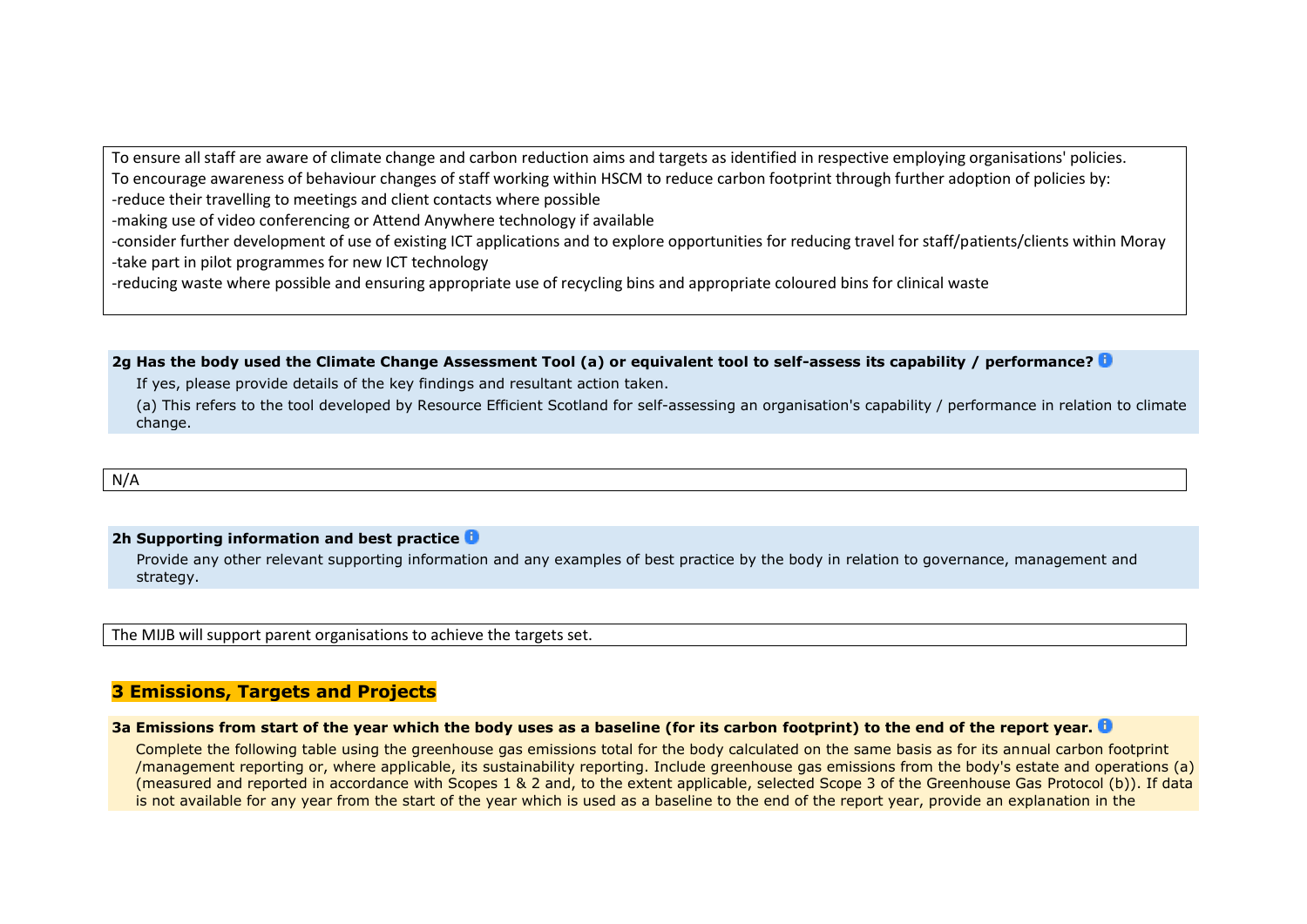comments column.

(a) No information is required on the effect of the body on emissions which are not from its estate and operations.

(b) This refers to the document entitled "The greenhouse gas protocol. A corporate accounting and reporting standard (revised edition)", World Business Council for Sustainable Development, Geneva, Switzerland / World Resources Institute, Washington DC, USA (2004), ISBN: 1-56973-568-9.

N/A

#### **3b Breakdown of emission sources**

Complete the following table with the breakdown of emission sources from the body's most recent carbon footprint (greenhouse gas inventory); this should correspond to the last entry in the table in 3(a) above. Use the 'Comments' column to explain what is included within each category of emission source entered in the first column. If, for any such category of emission source, it is not possible to provide a simple emission factor(a) leave the field for the emission factor blank and provide the total emissions for that category of emission source in the 'Emissions' column.

**If providing consumption data for Water – Supply, please also include the Emission Source and consumption data for Water – Treatment.**

**If providing consumption data for Grid Electricity (generation), please also include the Emission Source and consumption data for Grid Electricity (transmission & distribution losses).**

(a) Emission factors are published annually by the UK Government Department for Environment, Food and Rural Affairs (Defra).

N/A

#### **3c Generation, consumption and export of renewable energy**

Provide a summary of the body's annual renewable generation (if any), and whether it is used or exported by the body.

N/A

### **3d Targets**

List all of the body's targets of relevance to its climate change duties. Where applicable, overall carbon targets and any separate land use, energy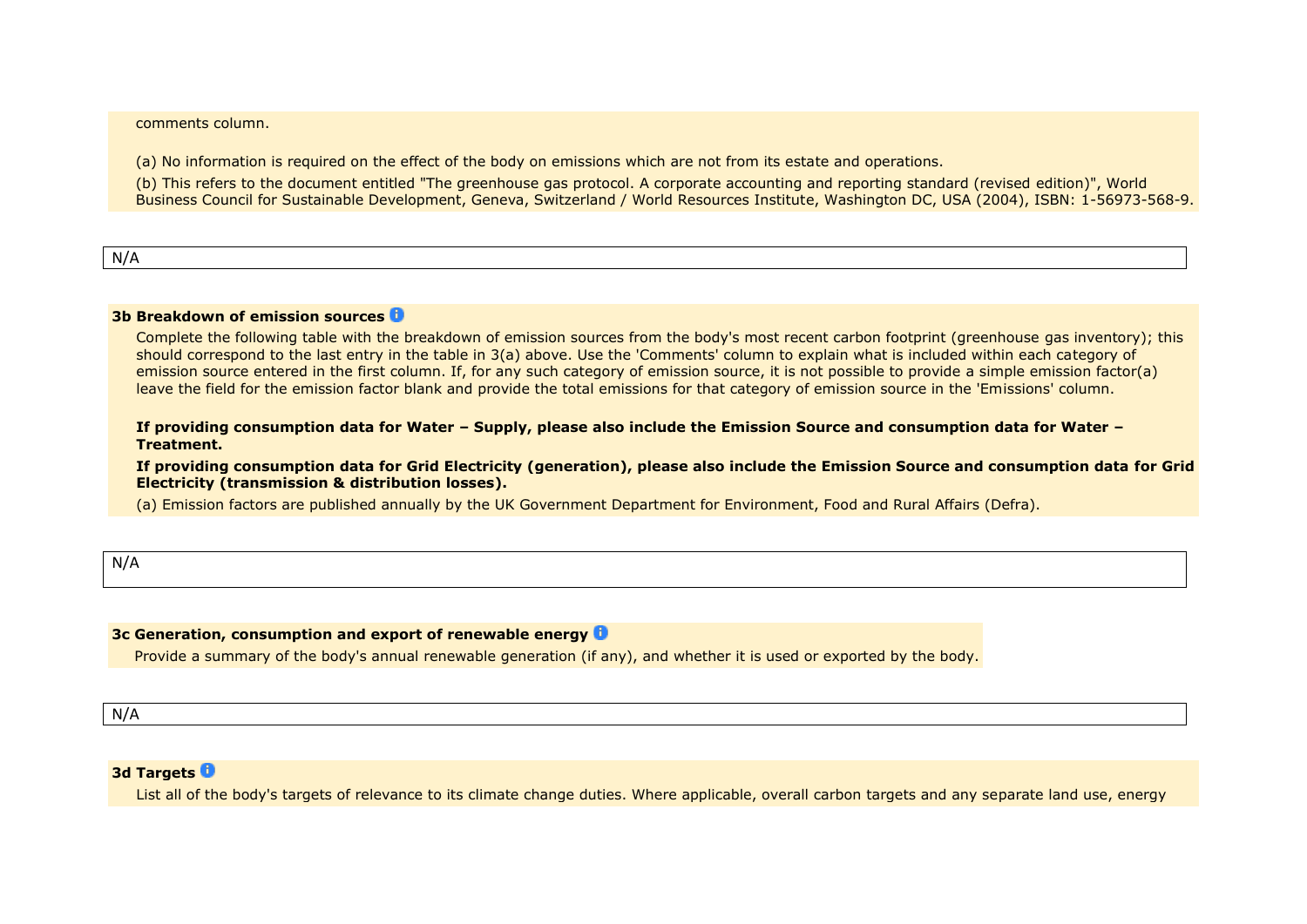efficiency, waste, water, information and communication technology, transport, travel and heat targets should be included.

#### N/A

**3e Estimated total annual carbon savings from all projects implemented by the body in the report year**

If no projects were implemented against an emissions source, enter "0".

If the body does not have any information for an emissions source, enter "Unknown" into the comments box.

If the body does not include the emissions source in its carbon footprint, enter "N/A" into the comments box.

N/A

### **3f Detail the top 10 carbon reduction projects to be carried out by the body in the report year**

Provide details of the 10 projects which are estimated to achieve the highest carbon savings during report year.

N/A

**3g Estimated decrease or increase in the body's emissions attributed to factors (not reported elsewhere in this form) in the report year**

If the emissions increased or decreased due to any such factor in the report year, provide an estimate of the amount and direction.

#### N/A

**3h Anticipated annual carbon savings from all projects implemented by the body in the year ahead**

If no projects are expected to be implemented against an emissions source, enter "0".

If the body does not have any information for an emissions source, enter "Unknown" into the comments box.

If the body does not include the emissions source in its carbon footprint, enter "N/A" into the comments box.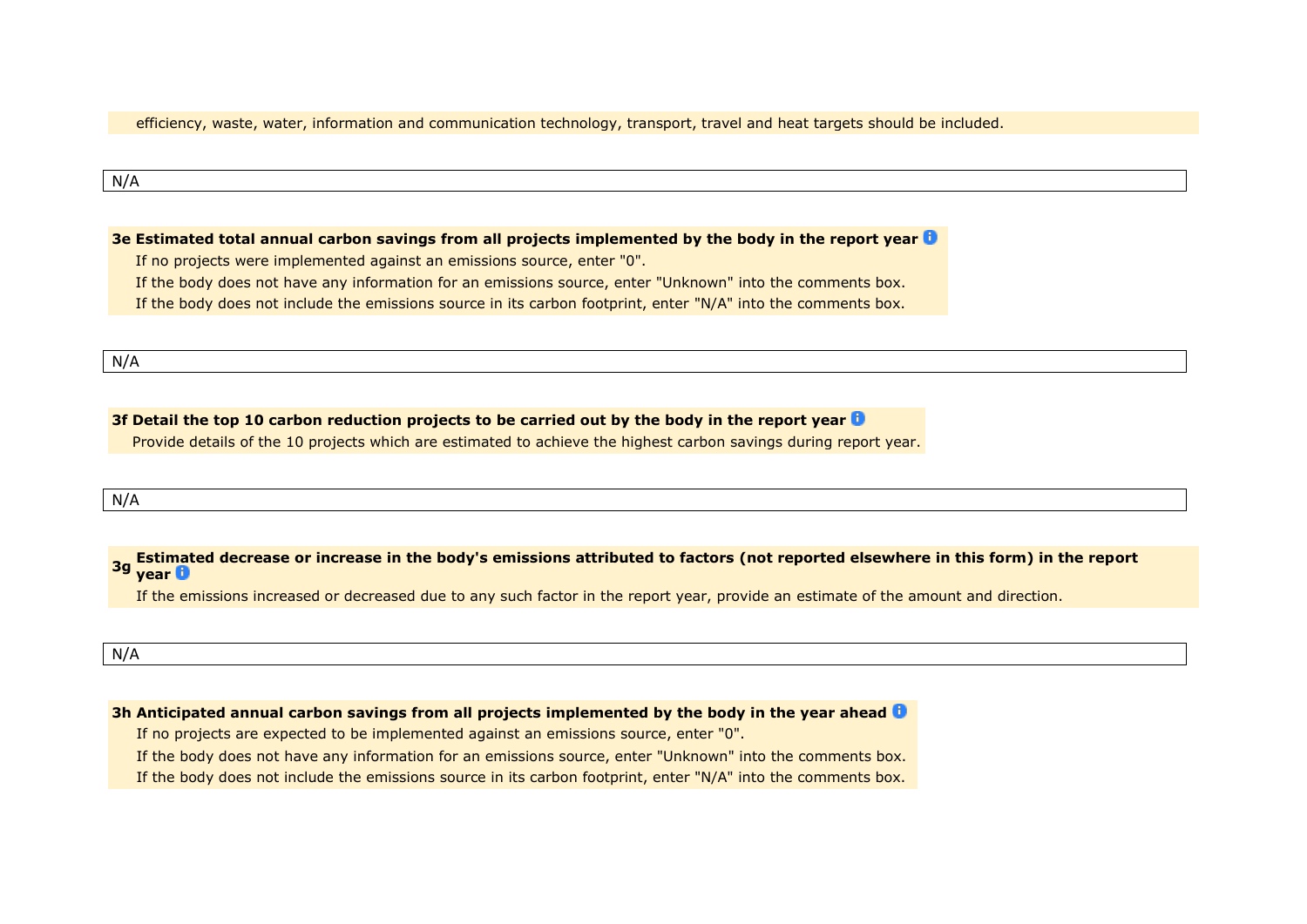#### **3i Estimated decrease or increase in the body's emissions attributed to factors (not reported elsewhere in this form) in the year ahead**

If the emissions are likely to increase or decrease due to any such factor in the year ahead, provide an estimate of the amount and direction.

N/A

## **3j Total carbon reduction project savings since the start of the year which the body uses as a baseline for its carbon footprint** If the body has data available, estimate the total emissions savings made from projects since the start of that year ("the baseline year").

N/A

## **3k Supporting information and best practice**

Provide any other relevant supporting information and any examples of best practice by the body in relation to its emissions, targets and projects.

The MIJB will continue to participate in and follow the procedures of the NHSG and Moray Council Asset Management Groups.

# **4 Adaptation**

**4a Has the body assessed current and future climate-related risks?** If yes, provide a reference or link to any such risk assessment(s).

Moray Council has identified climate change on it's Corporate Risk Register - assessment developed by a group that included consultation with SEPA, Scottish Flood Forum, Adaptation Scotland and Moray Council.

N/A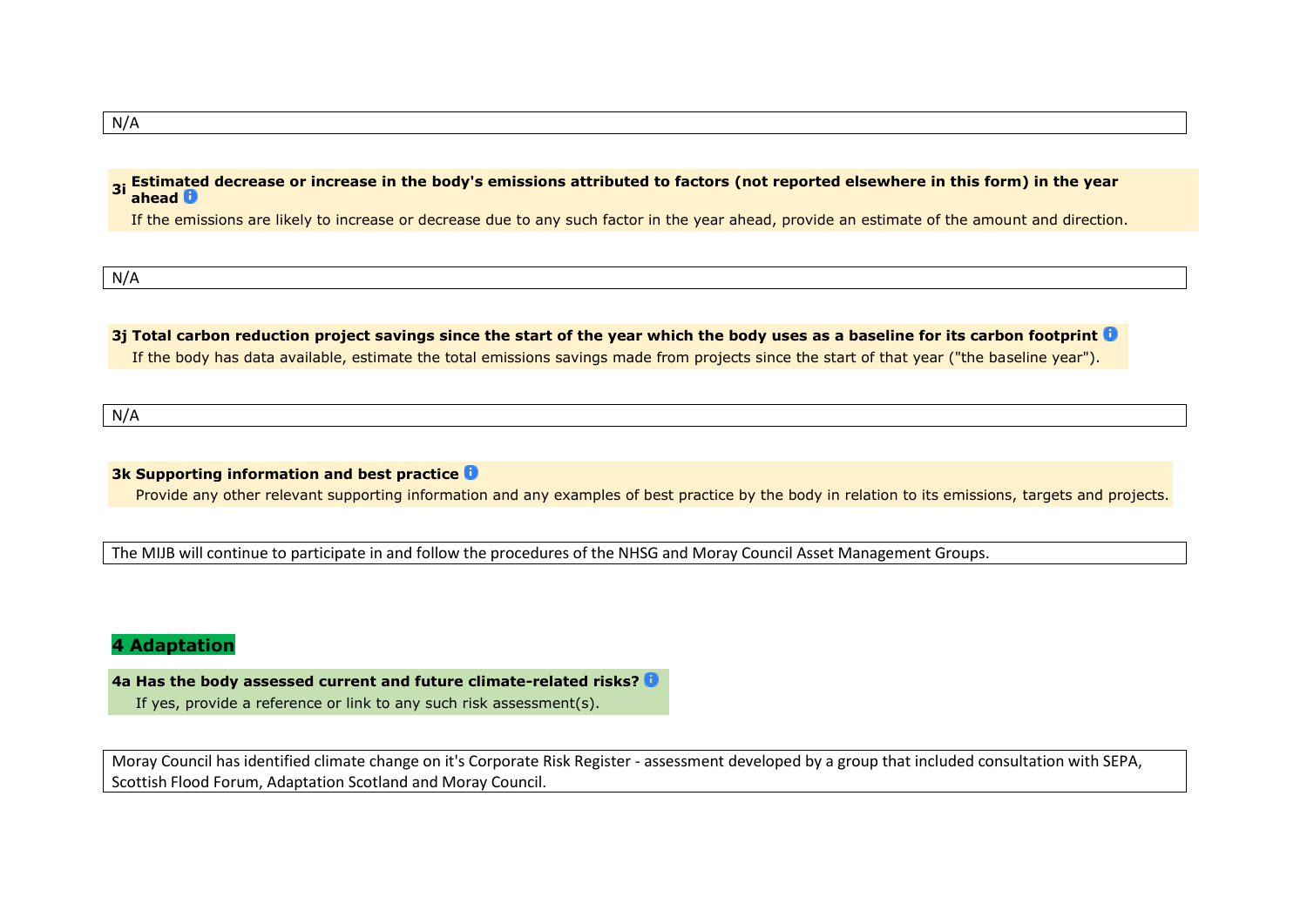Other impacts of climate change such as flooding are included in Business Continuity plans for services, and the NHS Grampian's Resilience Plan.

**4b What arrangements does the body have in place to manage climate-related risks?**

Provide details of any climate change adaptation strategies, action plans and risk management procedures, and any climate change adaptation policies which apply across the body.

If specific climate change risks are identified for delivery of the services by MIJB they will be recorded on either service or corporate risk registers and will be managed in accordance with the Risk Management Policy

### **4c What action has the body taken to adapt to climate change?**

Include details of work to increase awareness of the need to adapt to climate change and build the capacity of staff and stakeholders to assess risk and implement action.

A review of guidance notes for managers in relation to risk registers to include the need for consideration of the impact of climate change on service delivery, as identified in information provided by NHS Grampian and Moray Council.

**4d Where applicable, what progress has the body made in delivering the policies and proposals referenced N1, N2, N3, B1, B2, B3, S1, S2 and S3 in the Scottish Climate Change Adaptation Programme(a) ("the Programme")?**

If the body is listed in the Programme as a body responsible for the delivery of one or more policies and proposals under the objectives N1, N2, N3, B1, B2, B3, S1, S2 and S3, provide details of the progress made by the body in delivering each policy or proposal in the report year.

(a) This refers to the programme for adaptation to climate change laid before the Scottish Parliament under section 53(2) of the Climate Change (Scotland) Act 2009 (asp 12) which currently has effect. The most recent one is entitled "Climate Ready Scotland: Scottish Climate Change Adaptation Programme" dated May 2014.

N/A

**4e What arrangements does the body have in place to review current and future climate risks?**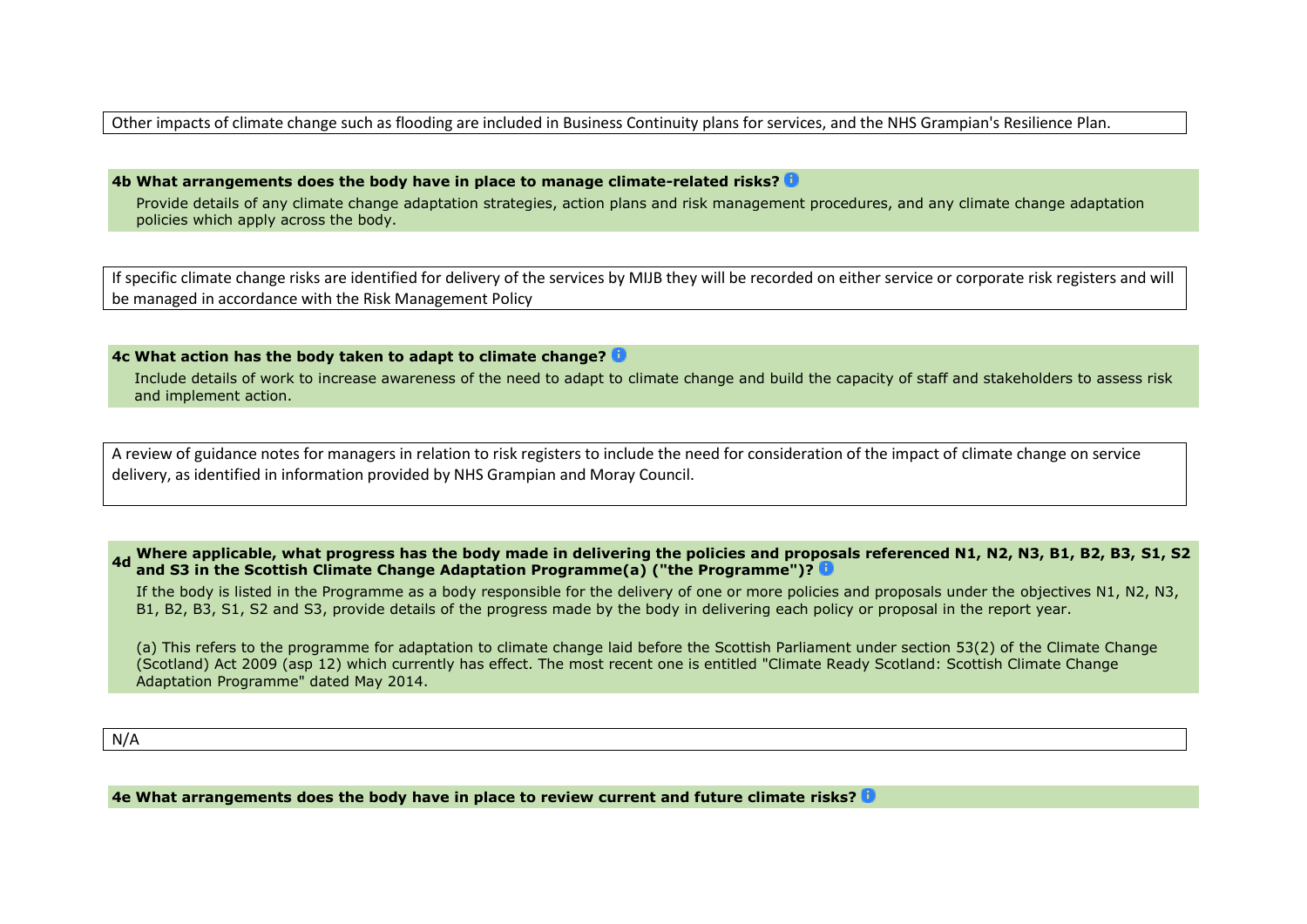Provide details of arrangements to review current and future climate risks, for example, what timescales are in place to review the climate change risk assessments referred to in Question 4(a) and adaptation strategies, action plans, procedures and policies in Question 4(b).

Risk Registers and assessments are reviewed on an annual basis as a minimum.

Moray Council and NHS Grampian will review their arrangements and notify the Chief Officer or senior management team of any actions that require to be taken. This would then be communicated via the System Leadership Group to services for action.

**4f What arrangements does the body have in place to monitor and evaluate the impact of the adaptation actions?**

Please provide details of monitoring and evaluation criteria and adaptation indicators used to assess the effectiveness of actions detailed under Question 4(c) and Question 4(d).

The MIJB is reliant on the partner organisations for monitoring and evaluating impact of adaptation actions generally.

**4g What are the body's top 5 priorities for the year ahead in relation to climate change adaptation?** Provide a summary of the areas and activities of focus for the year ahead.

The MIJB and Health and Social Care Moray staff will adopt the priorities and policies set out by NHS Grampian and Moray Council

#### **4h Supporting information and best practice**

Provide any other relevant supporting information and any examples of best practice by the body in relation to adaptation.

### N/A

# **5 Procurement**

**5a How have procurement policies contributed to compliance with climate change duties?**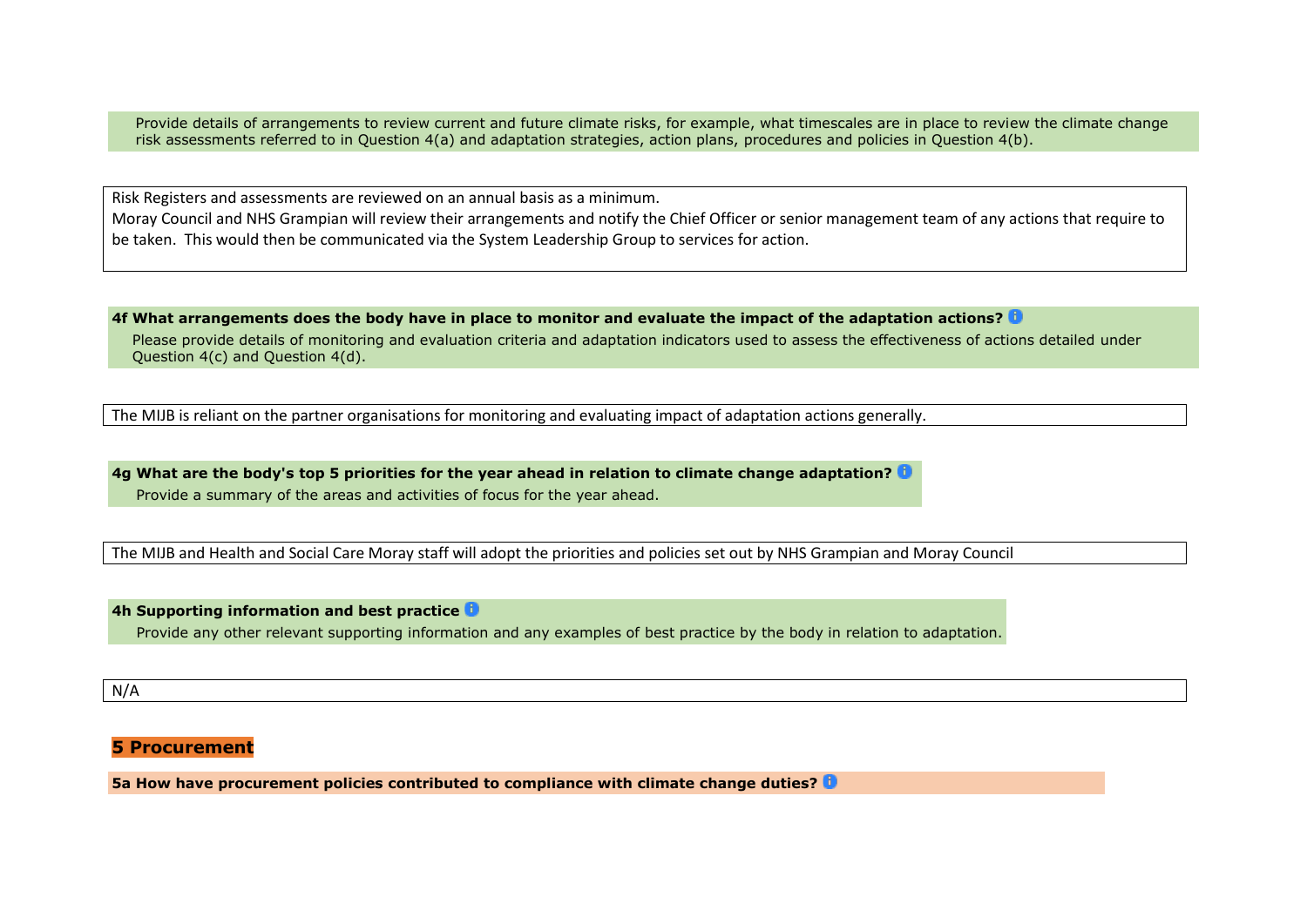Provide information relating to how the procurement policies of the body have contributed to its compliance with climate changes duties.

The MIJB does not have its own procurement policy but follows and complies with NHS Grampian and Moray Council policies.

**5b How has procurement activity contributed to compliance with climate change duties?** Provide information relating to how procurement activity by the body has contributed to its compliance with climate changes duties.

The MIJB does not have its own procurement policy but follows and complies with NHS Grampian and Moray Council policies.

## **5c Supporting information and best practice**

Provide any other relevant supporting information and any examples of best practice by the body in relation to procurement.

The MIJB does not have its own procurement policy but follows and complies with NHS Grampian and Moray Council policies.

## **6 Validation and Declaration**

#### **6a Internal validation process**

Briefly describe the body's internal validation process, if any, of the data or information contained within this report.

This return is reviewed by Senior Management Team and approved by Moray Integration Joint Board

## **6b Peer validation process**

Briefly describe the body's peer validation process, if any, of the data or information contained within this report.

Peer reviewed by the Moray Council Energy Officer and the Climate Change and Sustainability Co-ordinator.